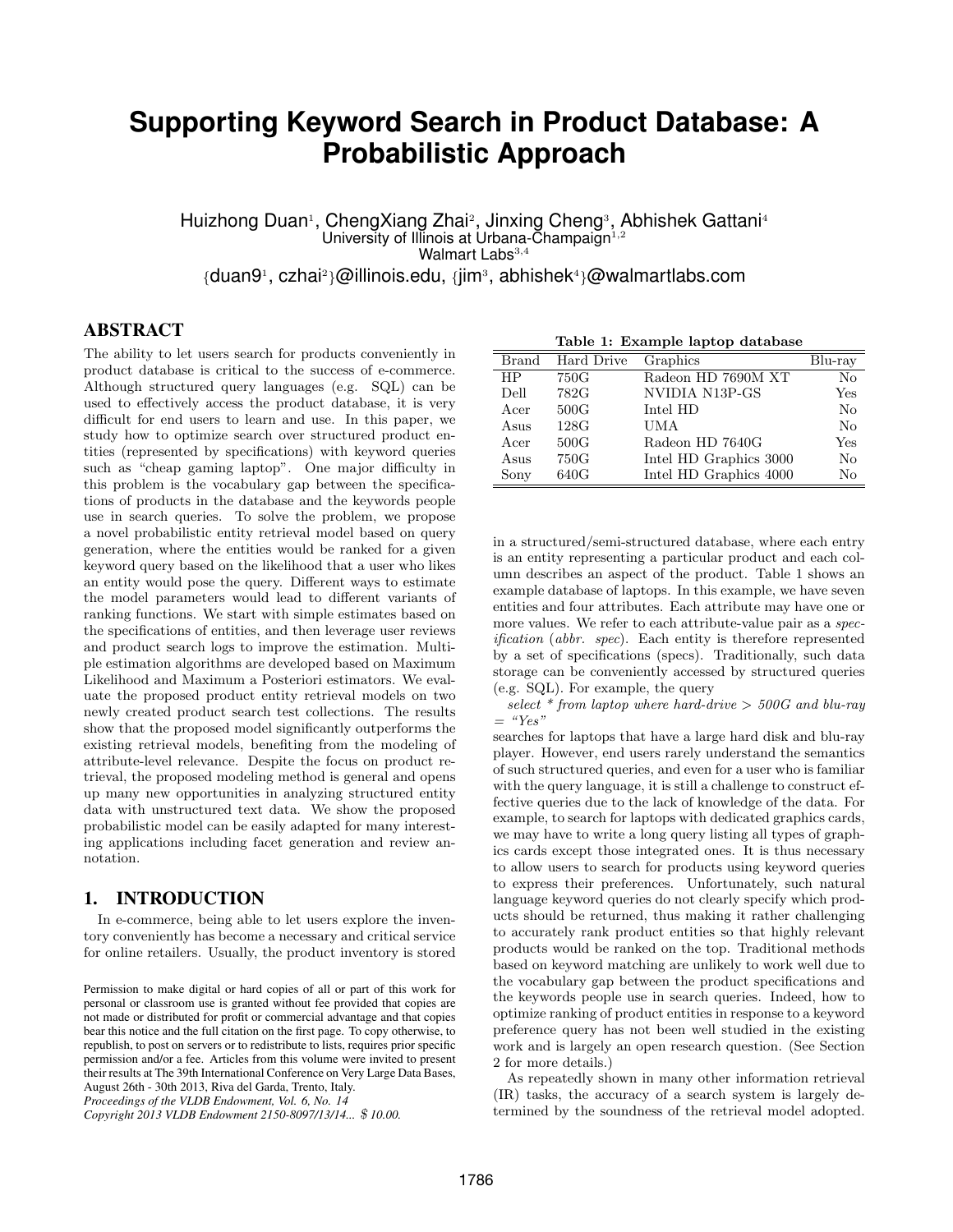The lack of a sound retrieval model for product ranking, thus, has hindered the progress in optimizing the ranking accuracy of keyword search in product database. The main goal of our work is thus to develop a sound general probabilistic model for product entity retrieval that can be used in all keyword-based product entity search engines to optimize ranking accuracy. Since probabilistic retrieval models have enjoyed much success for ad hoc text retrieval tasks and can be well justified theoretically based on the probability ranking principle  $[24]$ , and the query likelihood retrieval model<sup>1</sup>, which can be derived based on probability ranking principle using query generation decomposition [18], is quite effective [22, 26], we follow a similar process of probabilistic reasoning, and propose a novel probabilistic model for product entity retrieval based on query generation.

In the proposed model, ranking is primarily based on the probability that a user interested in an entity will pose the query. The model attempts to simulate the query formulation process of a user and score each entity  $e$  for a query  $q$ based on the conditional probability  $p(q|e)$  which captures the likelihood that a user who likes entity e would use query  $q$  (to retrieve entity  $e$ ). Essentially, we associate with each candidate entity a hypothesis "user likes this entity" , and use the observed query  $q$  as evidence to infer which hypothesis is true (equivalently which entity is liked by the user). The posterior probability of each hypothesis (equivalently each entity) can then be used for ranking product entities for a given query. Such a model can naturally incorporate prior preferences over product entities into ranking in addition to modeling how well an entity matches a query; it can also naturally separate the two subtasks, i.e., entity type matching and entity preference scoring. As a first step in studying probabilistic models for product entity ranking, in this paper we focus on studying the second subtask of preference scoring. This is mainly because many existing product retrieval systems allow a user to choose a product category (which is quite easy for a user to do) in addition to entering keyword preferences, thus the main challenge in improving such a system is to improve the preference modeling. Naturally, an important future work would be to also study the orthogonal problem of entity type matching using the proposed general probabilistic framework.

A key component in our model from the perspective of preference scoring is to model the probability of using a word  $w$  in a query by a user who likes entity  $e$ , i.e., how we "generate" a query word from an entity. We propose to refine this component based on the attributes of product entities, which roughly models the following generation process of a query. A query is generated by repeatedly sampling a word as follows. A user who likes entity e would first sample an attribute to query according to a specification selection model  $p(s|e)$  where s is a spec of e, and then sample a word w from an attribute-specific unigram language model  $p(w|s)$ . Such a decomposition allows us to model a user's preferences at the attribute level.

Different ways of estimating each component model will lead to different variants of ranking functions. We propose and study several ways to estimate the proposed model, leveraging the product specifications as well as the associated text data such as product reviews and logged search queries. In particular, in contrast to the existing way of using a text description as a whole for ranking entities, we treat text data in a novel way by learning attribute-specific language models from it, which can then be used to improve ranking accuracy for product entity retrieval.

Since product entity retrieval has not been well studied, there is no public available test collection that we can use for evaluation. To address this challenge, we created our own test collections from two major e-commerce systems. We run comprehensive experiments to evaluate the proposed models. Our experimental results show that the attribute-level modeling of relevance, enabled by the proposed model, is more effective than the baseline approaches which straightly model relevance at the entity level. Experiments also show that the proposed model can effectively leverage review and search log data to significantly improve product ranking accuracy, and as in the case of text retrieval, smoothing of the language models is critical and a robust estimate based on interpolation of the proposed model with entity-level language model works the best on our datasets.

Although the probabilistic model introduced in this paper is primarily proposed for the purpose of improving product entity retrieval, it also serves as a general approach for modeling structured/semi-structured entity data (e.g. product specifications) coupled with unstructured text data (e.g. user reviews). The model naturally leads to many other interesting applications besides supporting keyword search. We explore the use of the proposed model in two interesting applications: facet generation and review annotation, and demonstrate the effectiveness with promising results.

The main contributions of this paper are:

- 1. Probabilistic model for entity ranking: We proposed the first probabilistic model for ranking product entities based on how well they match a user's keyword preference query which goes beyond the existing naive "black box" modeling of relevance in product entity ranking and models relevance in more detail at the level of attribute preferences. Although we only studied the model for product search in this paper, the proposed model is actually general and can be potentially applicable to ranking of any type of entities in response to keyword queries expressing preferences on multiple attributes of an entity.
- 2. Learning attribute-level language model: We proposed to adapt probabilistic topic model in a novel way to model any associated text data and learn from such data a set of attribute-level language models, which can not only improve accuracy of product ranking for keyword queries, but also support many other important applications such as facet generation and review annotation. We also proposed and studied multiple strategies for incorporating prior knowledge and smoothing to further improve the accuracy and robustness of the model.
- 3. Large Scale Evaluation of multiple product entity ranking functions: We created two datasets for evaluating keyword search in product databases. Both datasets are prepared by extracting the popular categories from major e-commerce systems. We made

<sup>&</sup>lt;sup>1</sup>In the IR literature, such a probabilistic model is often referred to as "language modeling approach" or a "language model", emphasizing the modeling of text data with a probabilistic model.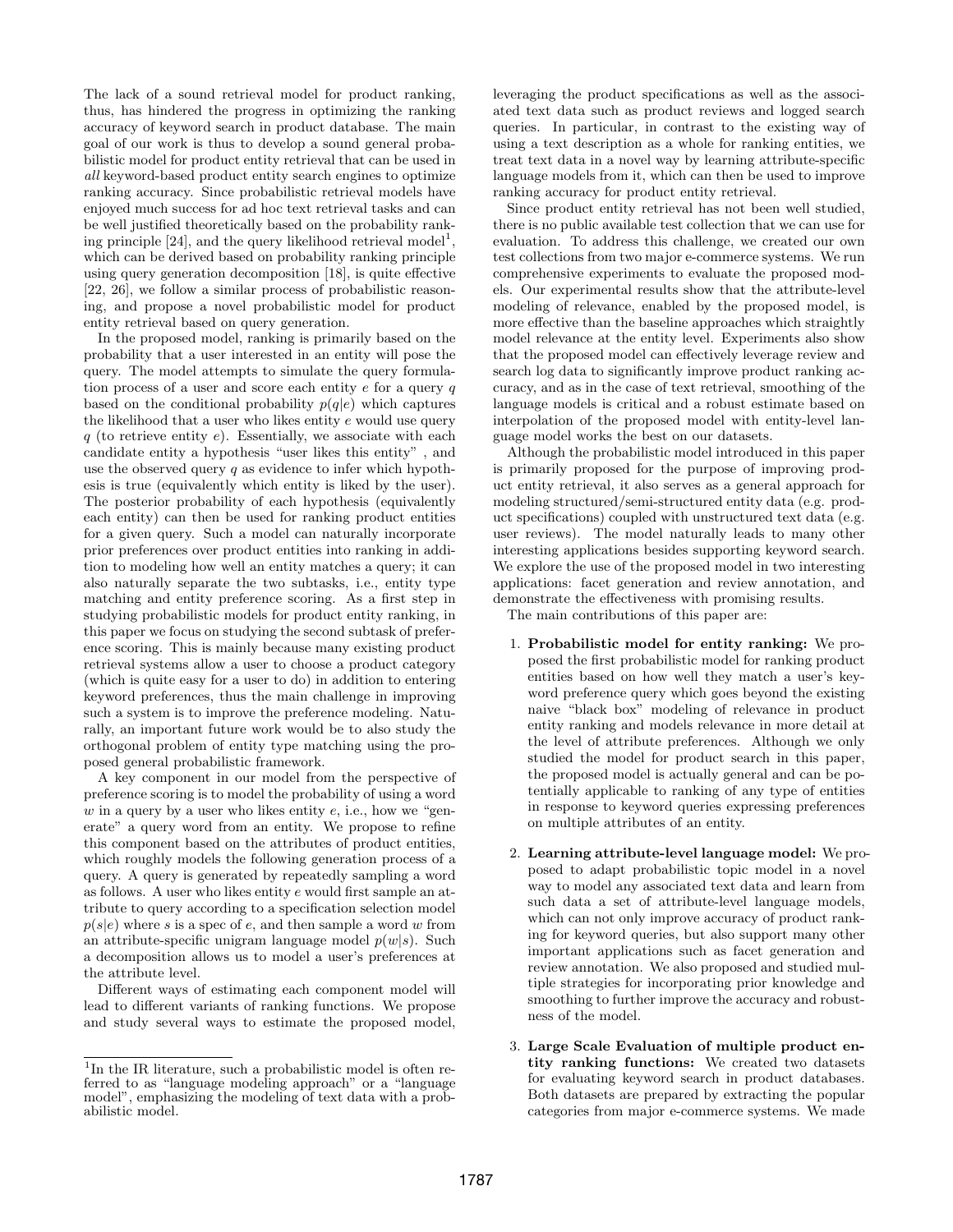a systematic comparison of multiple variants of the proposed general probabilistic model, and found that going beyond the entity-level "black box" modeling of relevance to achieve attribute-level modeling of relevance is important and can significantly improve ranking accuracy, and that text data such as user reviews and logged queries can be effectively leveraged using the proposed probabilistic model to improve product entity ranking.

4. Exploring novel applications with the probabilistic model: Beside supporting keyword search, we also explored the use of the proposed probabilistic model in novel applications for entity retrieval and review mining. We found that our model can be easily adapted for many different purposes including facet generation and review annotation, and achieved promising results. It is shown that the probabilistic model we proposed is general and can lead to many interesting studies in analyzing and mining structured entity data coupled with unstructured text data.

## 2. RELATED WORK

There have been extensive study of supporting keyword queries in databases, but most of the work assume that the returned results are a set of tuples that match all the keywords (see, e.g., [17, 1, 16]) without tackling the important problem of modeling relevance, which is critical for a problem such as product entity search. Standard IR models have been adapted to rank objects in databases (e.g., [15]), but the application is a straightforward use of existing retrieval models to score each single attribute, thus assuming the relevance definition implied in a traditional IR model. Liu et al. adapted existing IR model and optimized it for returning results assembled from joining tuples from multiple tables [21]. Demidova et al. proposed an incremental query construction approach based on keyword queries by iteratively obtaining feedback from users [9]. A main focus of this line of work is to deal with complex schema of the database and join tuples from different tables. It has not addressed the special notion of relevance in product search where we must model preferences of users.

Another major limitation of these previous work on supporting keyword queries is that they have mainly focused on lexical level of relevance. For instance, relevance is determined by matching keywords with different attributes of the entity. In this case, queries such as "radeon hd graphics laptop" may work reasonably well, but "laptop with dedicated graphics card" will clearly not work. As the method depends on the description of the entity, keywords that are not in the description cannot be matched well. This problem is commonly known as the " vocabulary gap". Some work have attempted to go beyond this simple notion of relevance and applied probabilistic models in IR to database object ranking [6], but the focus was on leveraging workload data to improve estimation of probabilistic models, and the queries considered are restricted to structured queries rather than plain natural language keyword queries as we address in the paper. Integration of IR and database search has been considered in some previous work, particularly in developing probabilistic models (see, e.g., [10, 11, 12]). A main goal of this line of work to extend standard relational algebra in such a way that it can handle probabilistic weights required for performing IR-style ranking, thus they have not addressed how to optimize ranking of database objects for unstructured keyword preference queries.

A significant amount of work has been done on XML retrieval, which is also related to our work in that the documents dealt with have weak structures and keyword queries are handled. A comprehensive review of the work in this line can be found in [19]. However, there are many important differences between XML retrieval and product entity retrieval. First, the unit of retrieval in XML retrieval is not clearly defined, making it a challenge to rank variable units. However, in product search, the units are very well defined as objects in the database. Second, while XML retrieval also deals with structured documents, the fields are not as well defined in the case of entity attributes. Third, the queries in XML retrieval tend to refer to structures whereas in product search that we are considering in this paper, the queries are pure keyword queries similar to those for Web search. Finally, the notion of relevance has a unique and different interpretation in product search, i.e., a relevant entity object is one whose attribute values match the preferred attribute values of a keyword query. A more general problem of XML retrieval is graph search. The problem is considered more difficult as it does not assume any schema or hierarchical property. Effort has been made to utilize the graph structure to optimize the efficiency and accuracy of keyword search on graphs [14]. But similar to XML retrieval, this line of work differs distinctively from our work in problem setup and research focus. Our work is also different from the entity retrieval problem in the form of expert finding [2] or entity search on the Web [25, 3, 8, 7] as we study explicitly defined entities with well organized structures.

Our work is also related to recent work on leveraging review data for ranking entities [13], in which the reviews associated with each entity are simply used as text representation of an entity, and keyword queries would be matched with these reviews directly to rank entities. Such an approach has ignored the attribute value descriptions of product entities completely, thus they do not offer any formal model for ranking product entities in a database with product specifications. Since it solely relies on product reviews, it would suffer from the problem of data sparsity as reviews are only available for some product entities, and even fewer of them have enough content for estimating an accurate model. In contrast, we leverage reviews as well as search queries as supplementary data to improve estimation of probabilistic models that would otherwise have to be based on product specifications only.

There are also some studies on e-commerce related applications based on product search log mining. Li et al. proposed a semi-supervised method trained with search queries and matched products for tagging query keywords with product meta-data [20]. Pound et al. studied facet discovery by mining a search log that contain structured product information [23]. These work are application oriented and utilize task specific mining heuristics. In comparison, our work in this paper is focused on optimizing the keyword search accuracy for product databases. The model we use is general for modeling structured entities for search.

# 3. PROBABILISTIC MODELS FOR RANK-ING PRODUCT ENTITY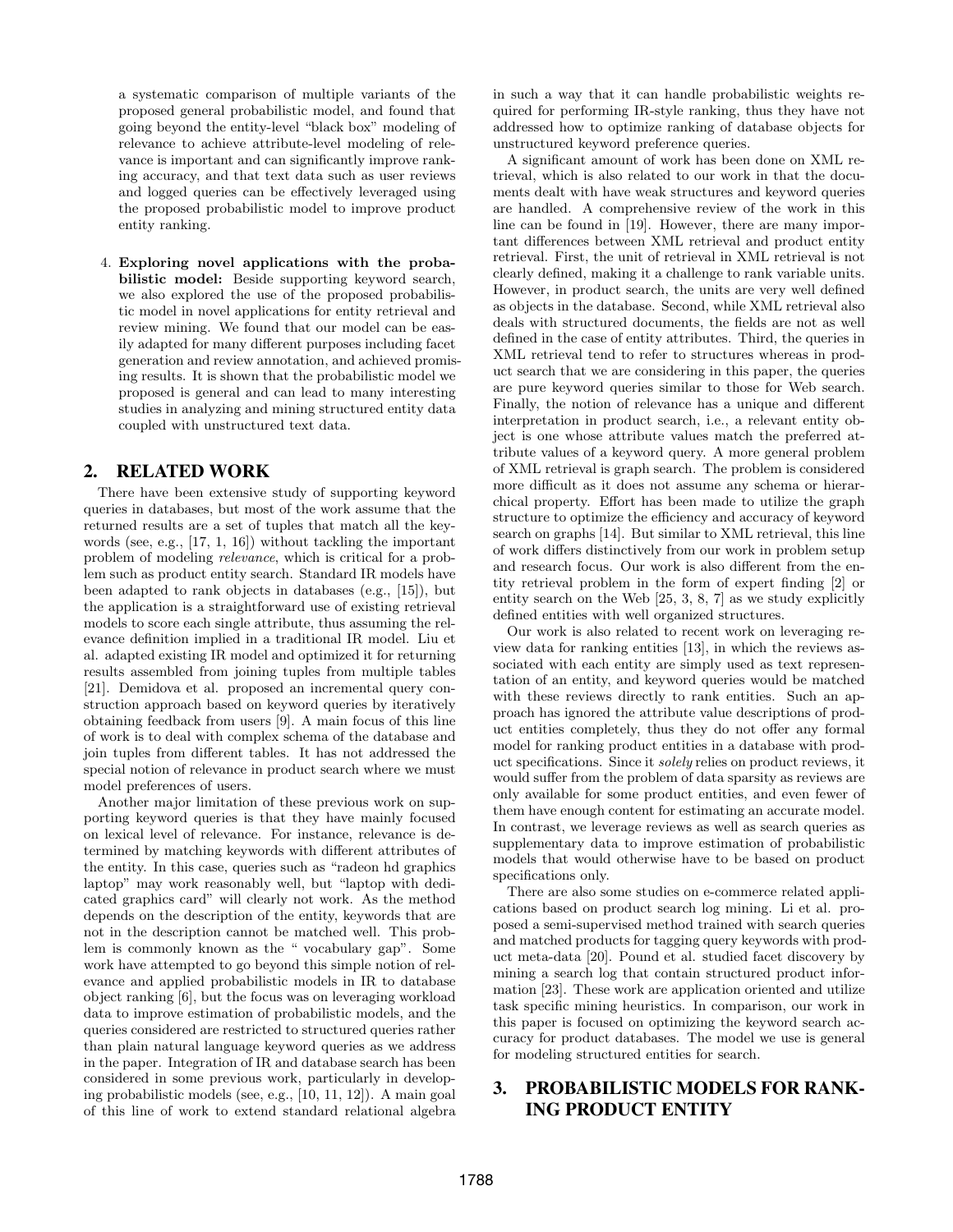From the perspective of information retrieval, the problem of keyword search in product database (i.e. product entity retrieval) is related to several other retrieval tasks, but is unique in many ways. First, it is different from a regular text retrieval problem (e.g., ordinary Web search) in that the "documents" are product entities, which are very well structured and that the relevance of a product entity to a query is primarily based on how well the attribute values (i.e. specifications) of the product match the preferences of the user expressed in the query. This calls for fine-grained modeling of relevance at the attribute level. Second, it is also different from the entity retrieval problem in the form of expert finding [2] or entity search on the Web [8, 7] where the data assumed available are free text data and information extraction techniques are often used to extract relevant entities. Third, it is different from XML retrieval in that the schema for the entity database is generally assumed to be fixed, while the queries are keyword preference queries as opposed to the more structured XML queries. Finally, as a special case of keyword search on databases, our problem formulation has a clearly defined unit for retrieval and emphasizes on modeling relevance at a finer level to satisfy the preferences expressed in fuzzy keyword queries.

While many product search systems exist on the Web, there has been surprisingly little research on developing general product entity retrieval models for optimizing ranking accuracy in this special, yet important retrieval task. As was shown in other search tasks, developing computational retrieval models to model relevance accurately is the key to optimizing ranking accuracy in a search task.

To systematically optimize accuracy for product entity retrieval, we propose a novel general probabilistic model adapted the general idea of query likelihood retrieval model, study various ways to refine the model and estimate the component probabilities, and evaluate multiple specific product entity ranking functions obtained through using different estimation methods. Below we first present the proposed probabilistic entity retrieval model. Although our main motivation for developing this model is to optimize product entity retrieval, the model is actually general and potentially applicable to any entity retrieval problem where keyword queries are used to express preferences on various attributes.

# 3.1 Probabilistic Entity Ranking Based on Query Generation

Formally, we are given a set of entities  $E$ . Each entity  $e$ in E is described by a list of specifications  $S_e$ :

$$
S_e = \{s | s \in S\} \tag{1}
$$

where each specification  $s = (a_s, v_s)$  is an attribute-value pair represented by an attribute name  $a_s$  (e.g. "brand") and a value  $v_s$  (e.g. "dell"),  $S$  is the set of all possible attribute-value pairs. Given a user entered keyword query  $q$ , our task is to rank the entities in  $E$  according to how likely they will satisfy the user's preferences encoded in  $q$ .

Following the derivation of the query likelihood retrieval model in [4], we model the relevance of an entity with conditional probability  $p(e|q)$ , which can be interpreted as the posterior probability that entity e is liked by the user after we observe the user's query  $q$ . With Bayes rule, we have:

$$
p(e|q) = \frac{p(q|e) \cdot p(e)}{p(q)} \propto p(q|e) \cdot p(e) \tag{2}
$$

Since  $p(q)$  is only dependent on the query, it can be ignored for the purpose of ranking entities. Therefore, the ranking function only depends on two component probabilities. The first is  $p(e)$ , which is the prior probability that entity e is liked by a user (the term "prior" can be interpreted as our belief about the relevance of entity e before we even see a query). Intuitively, this prior probability may prefer a popular entity to a non-popular one. The second is  $p(q|e)$ , which is the likelihood that we would observe query  $q$  if e is indeed relevant (i.e., liked by the user). This conditional probability can capture how well entity e matches the query  $q$  in the sense that if a user likes entity  $e$ , the user would likely pose a query matching the attribute values of entity e. The posterior probability of relevance  $p(e|q)$  can be regarded as our updated belief about the relevance of entity  $e$  *after* observing the query  $q$ ; ranking based on this posterior probability would naturally prefer an entity that has a high prior probability as well as matches the given query well.

From retrieval perspective, the inclusion of a prior probability  $p(e)$  naturally enables us to incorporate any queryindependent factors into our ranking function (e.g. popularity statistics of products). In this paper, however, we do not assume any knowledge about the entities, thus we simply assume a non-informative (uniform) prior. Our ranking function would then boil down to ranking solely based on  $p(q|e)$ , which is essentially the query likelihood retrieval function which has proven quite effective for regular text retrieval [22, 26]. However, the challenge is now how to further refine  $p(q|e)$  so that we can accurately model the special notion of relevance in product search.

Conceptually, we can refine  $p(q|e)$  by modeling the process of query formulation of users. Imagine a user likes an entity e, and we would examine the question how such a user would formulate a query in order to retrieve entity e. Intuitively, the user would have to specify two components in the query: 1) the entity type (e.g., "laptop"), and 2) preferences on attribute values for the target entity (e.g., "small", "cheap"). We can thus assume our query has two parts correspondingly, i.e.,  $q = (q_t, q_p)$ , where  $q_t$  is a term denoting the desired entity type and  $q_p$  is a keyword query expressing preferences on attribute values. A user's choice of  $q_t$  is logically independent of the preferences  $q_p$ . Thus we have  $p(q|e) = p(q_t, q_p|e) = p(q_t|e)p(q_p|e)$ . That is, our task now is to model separately how a user expresses the desired category of entity and how a user expresses preference of values on each attribute.

While in general, the selection of entity category may also be uncertain, in virtually all real applications of product search, the categories of all the products in a database are usually known. Indeed, a user is often asked to select a category of products in addition to entering preference keywords. That is,  $p(q_t|e)$  is no longer uncertain in most applications and we have  $p(q_t = c|e) = 1$  if c is the category of e, and  $p(q_t = c|e) = 0$  for all other categories. The consequence of this assumption is that we would only consider entities of the same category as the category selected by the user (since all other entities would have a zero probability for  $p(q_t|e)$ , thus also a zero posterior probability  $p(e|q)$ . In the following, we therefore focus on discussing how we further decompose  $p(q_p|e)$  and estimate the model. We want to stress, though, that our proposed model can easily accommodate alterna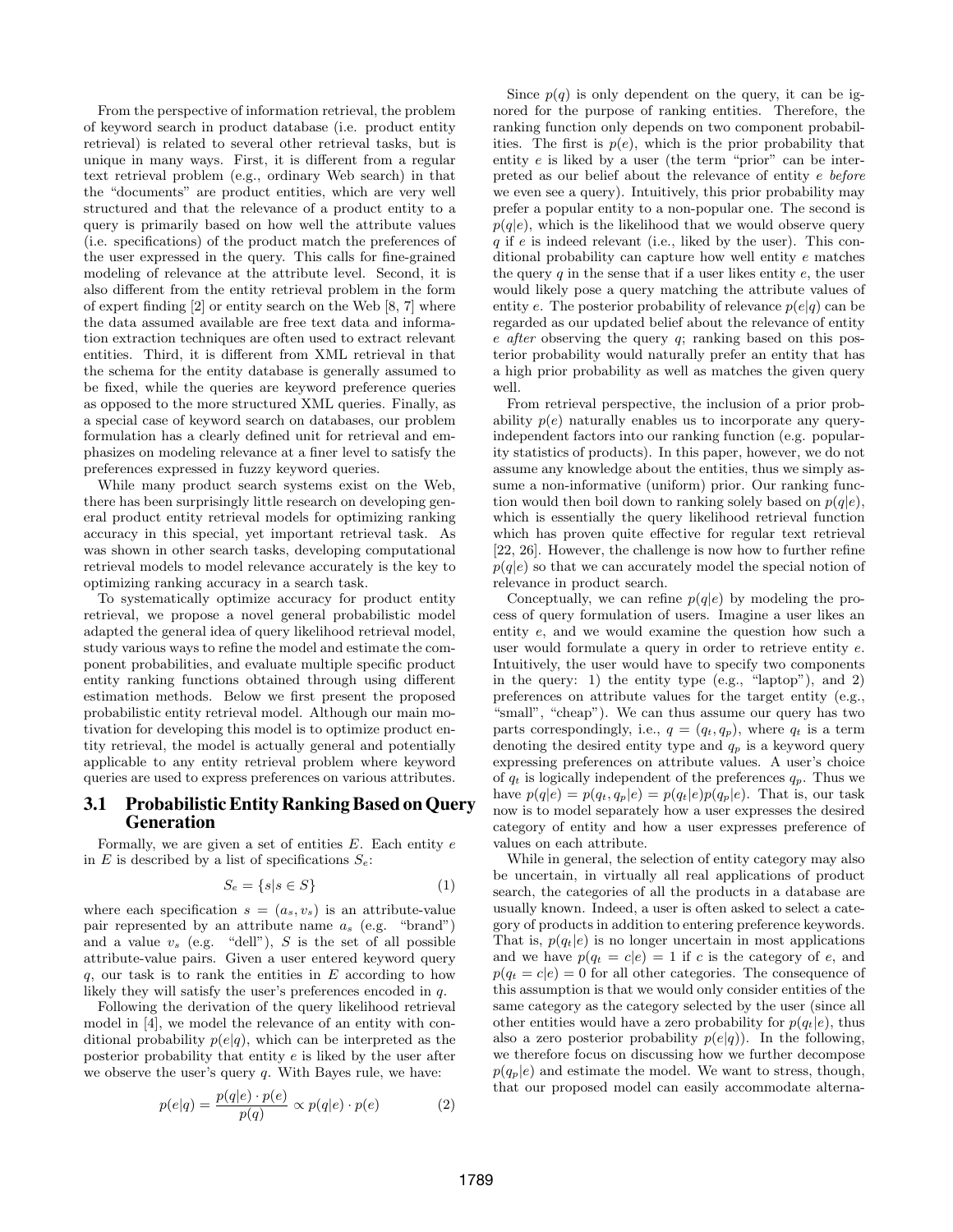tive ways of refining  $p(q_t|e)$  (e.g., to accommodate inexact category matching based on ontology).

Again, we refine  $p(q_p|e)$  by exploring how a user expresses preferences if the user likes entity e. Intuitively, if a user likes entity e, the user must have liked some of the specifications of e. Thus, it is reasonable to assume that the user would formulate a preference query by first selecting an interesting specification of e and then choosing appropriate words to describe his/her preference on the value of the chosen specification. That is, the probability that a user, who likes entity  $e$ , would use word  $w$  in the query is given by

$$
p(w|e) = \sum_{s \in S} p(w|s)p(s|e)
$$
 (3)

where  $p(w|s)$  is the unigram language model probability that a user would use word  $w$  in the query if the user likes specification s, satisfying the constraint  $\sum_{w \in V} p(w|s) = 1$ . Naturally,  $p(s|e)$  captures the intensity that users are interested in spec s, as opposed to other specs of the entity. It satisfies  $\sum_{s \in S} p(s|e) = 1$ .  $s \in S} p(s|e) = 1.$ 

For example, if e is well known as a cheap small laptop, then we could assume that both  $p("size = small" | e)$  and  $p("price = under $250" | e)$  are reasonably high, likely higher than other specifications on "RAM" or "warranty". Also, we would expect the language model conditioned on the specification "(size = small)" would give higher probabilities to words such as "small", "portable", or "lightweight" than other words such as "fast" or "powerful".

Thus the probability of generating a multiword preference query  $q_p$  based on entity e would be

$$
p(q|e) = \prod_{w \in V} \sum_{s \in S} p(w|s) p(s|e)^{c(w,q)} \tag{4}
$$

where  $c(w, q)$  is the count of word w in q. Note that for convenience, here we have dropped the subscript  $p$  in  $q_p$ and simply use  $q$  to denote preference query  $q_p$  since there is no concern of ambiguity.

Clearly, our model allows a user to include preferences on multiple attributes in a single query as it should. Intuitively, the model would favor those entities with attribute values whose preference language model can explain the preference words in the query well, effectively capturing the relevance criterion for product ranking, i.e., ranking product entities whose attribute values match the user's preferences in the query well on the top.

To avoid underflow caused by multiplication of small values, we can score an entity based on the log-likelihood of the query given an entity, which leads to the following general scoring function for product entity ranking:

$$
score(q, e) = \log p(q|e) = \sum_{w \in V} c(w, q) \log \sum_{s \in S} p(w|s) p(s|e)
$$
\n(5)

Since in general, the available data for model estimation would be limited, appropriate smoothing is necessary to avoid zero probabilities. To do this, we assume that there exists a "generic specification"  $(s_g)$  whose corresponding specification preference language model is a general background language model  $\theta_B$  that would give a non-zero probability to every word (token) in our specification database. By allowing such a generic specification to be chosen potentially for every entity, we can ensure that our estimated models would not assign zero probability to any query word that occurs in our database. Specifically, we can assume that with probability  $\lambda$ , the user would choose this generic specification when formulating the query (i.e.,  $p(s_g|e) = \lambda$ ), and thus have

 $score(q, e)$ 

$$
= \sum_{w \in V} c(w, q) \log \left[ \lambda p(w | \theta_B) + (1 - \lambda) \sum_{s \in S} p(w | s) p(s | e) \right]
$$
\n(6)

The background language model  $\theta_B$  can be estimated based on normalized word counts in the entire database.

It is now clear that in order to make such a general model actually work for product ranking, we must be able to estimate the following two component models:

- 1. specification selection model  $(p(s|e))$ : this is the probability that a user who likes entity e would include a preference on the specification s in the query.
- 2. specification preference language model  $(p(w|s))$ : this is the probability that a user would use word  $w$ in the query to describe a preference if the user likes specification  $s$ .

By exploring different ways of estimating these two probabilities, we can derive many interesting instantiations of this general model, which would lead to distinct ranking functions. In this sense, our model not only provides a theoretical foundation for optimizing product entity search, but also serves as a constructive road map for exploring many interesting ranking functions. In the following, we will first discuss how to estimate these component models based solely on the product specifications, and then we study how to leverage the available text data for product entities to solve the vocabulary gap problem and improve the model estimation.

## 3.2 Model Estimation Based on Entity Specifications

As previously stated, the key question in model estimation is to estimate the preference selection probability  $p(s|e)$  and preference language model  $p(w|s)$ . Without assuming any further knowledge or search log data available, we can only use the product specification data stored in the database to estimate our model.

Let us first look at the specification selection probability. Indeed, without additional knowledge, it is very difficult to guess which attributes are more interesting to a user who likes entity e. Therefore a conservative estimate would be to assume each attribute of entity e is equally likely to be selected. We refer to this estimate the

Uniform Specification Selection (USS):

$$
p(s|e) = \begin{cases} 1/|S_e| & s \in S_e \\ o & otherwise \end{cases}
$$
 (7)

Clearly, USS is a coarse estimation. As an alternative estimate, rather than assuming a uniform posterior distribution, we assume a uniform prior  $p(s) = 1/|S|_u$ , where  $|S|_u$ is the count of unique specs in  $S$ . Then we can derive the new estimate,

Uniform Prior Selection (UPS):

$$
p(s|e) = \frac{p(e|s)p(s)}{\sum_{s' \in S} p(e|s')p(s')} = \frac{p(e|s)}{\sum_{s' \in S} p(e|s')} \tag{8}
$$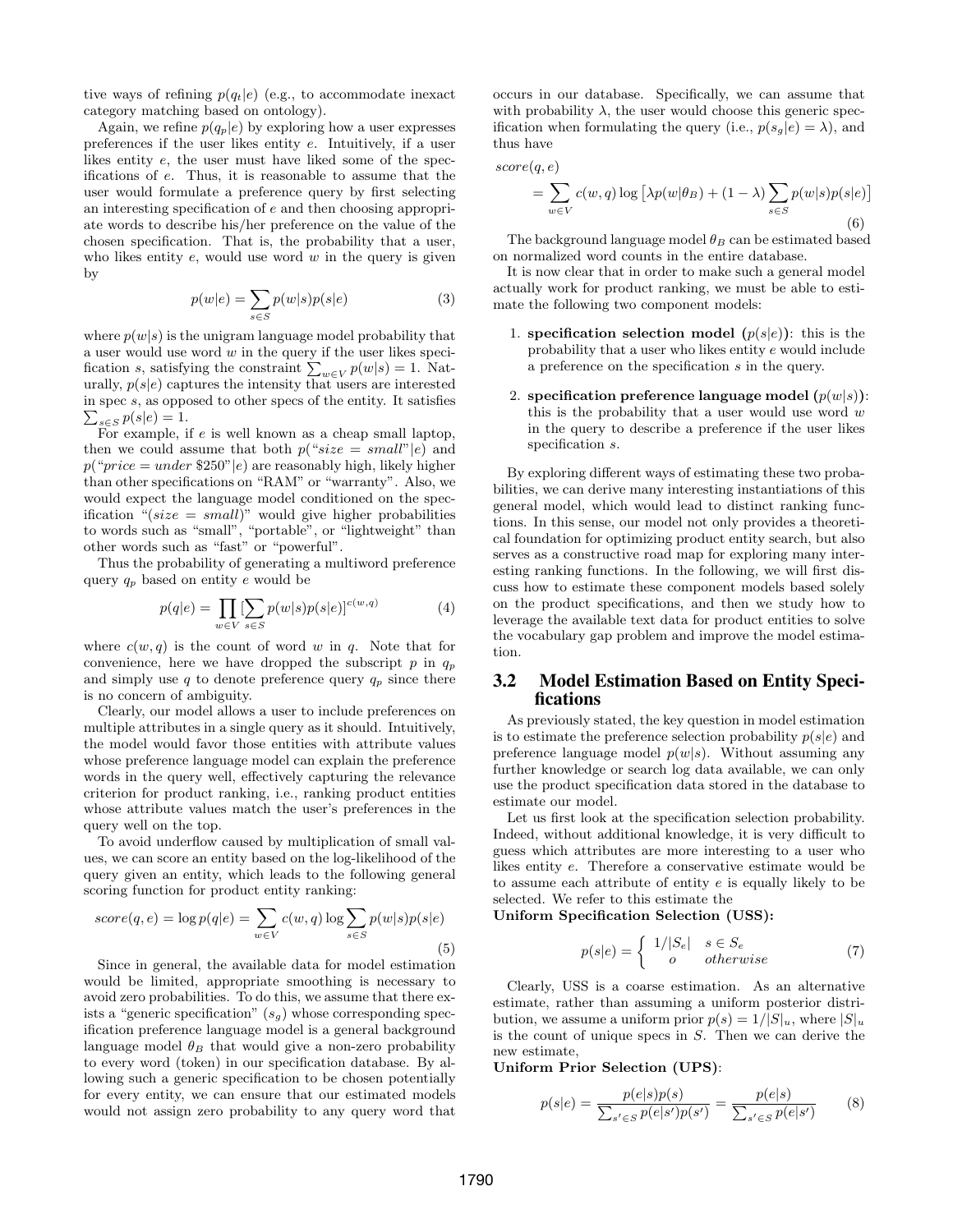where  $p(e|s)$  is assumed to be uniform distributed over all the entities containing spec  $s$ , and zero otherwise:

$$
p(e|s) = \begin{cases} 1/|E_s| & e \in E_s \\ o & otherwise \end{cases}
$$
 (9)

where  $E_s$  is the set of entities that contain spec s.

In effect, this estimate is similar to the Inverse Document Frequency (IDF) used in document retrieval. A specification unique to entity e would be more likely chosen by a user to express a preference in the query, at least more likely than a very popular feature that is shared by many entities.

For the preference language model  $p(w|s)$ , a reasonable estimate would be to concatenate the attribute name and value into a short text description and normalize the counts of words in such a text description. That is,

Attribute-Value Text:

$$
p(w|s) = \frac{c(w,s)}{\sum_{w} c(w,s)}\tag{10}
$$

where  $c(w, s)$  is the count of word w in the concatenated text description of specification s.

These estimates can be plugged into our general entity ranking model to obtain different specific ranking functions, which we will evaluate later in the paper.

## 3.3 Improve Estimation by Leveraging Associated Text Data

The estimators discussed above are based solely on the entity database, which make them general. However, as the text data in the entity database is quite limited, these estimates would unlikely be accurate in capturing users' language models. To solve the problem of vocabulary gap, we propose to leverage the user generated text data to improve the estimation of our model. The most useful data is the search log of product search engine, where we can associate user queries with entities by looking at user engagement behavior. However, this requires a product search engine that have already works reasonably well and moreover, the search log data is usually proprietary and thus can only be leveraged inside industry labs. User reviews, on the other hand, are public, easy to obtain and does not have any prerequisite on search engines. Indeed, product reviews have become increasingly available on the Web. They are composed by users and is thus a homogenous datasource of search queries.

In this paper, we propose a general method for taking advantage of any kind of text data associated with product entities to improve keyword search in product database, including both logged queries and user reviews, by treating them as data samples generated from the models of the corresponding entities.

#### *3.3.1 A Mixture Model of Review Text Data*

Without loss of generality, let us consider a "training set" (for our model) composing of a set of entities  $E$  and a set of text descriptions R. Each entity  $e \in E$  is associated with a text based description  $r_e \in R$ . If more than one such descriptions are available for an entity, we can combine them to form a long description if they are of the same type, or use them separately to estimate parallel models if they are different. Our key insight in leveraging text descriptions for estimating both the specification selection model and the preference language model is that we can assume the text associated with entity  $e, r_e$ , is generated based on entity e through a similar generation process of an expected query. For previous queries that resulted in clicking the entity, this is obvious; for user reviews, we assume that when a reviewer writes a review, the reviewer would first sample a specification of the entity to discuss in the review, and then sample words discussing the selected corresponding attribute and value. Formally, the log-likelihood of observing text description  $r_e$  is thus:

$$
\log p(r_e|e) = \sum_{w \in V} c(w, r_e) \log \left[ \lambda p(w|\theta_B) + (1 - \lambda) \sum_{s \in S} p(w|s) p(s|e) \right]
$$
\n(11)

We can then use the Maximum Likelihood estimator to estimate both the specification selection model  $p(s|e)$  and the specification preference language model  $p(w|s)$  by maximizing the following likelihood function of the entire dataset:

$$
\mathcal{F} = \sum_{e \in E} \sum_{w \in V} c(w, r_e) \log \left[ \lambda p(w|\theta_B) + (1-\lambda) \sum_{s \in S} p(w|s) p(s|e) \right]
$$
\n(12)

To do so we employ an Expectation-Maximization (EM) algorithm. In the E-step, we compute the contribution of each specification in generating each word in the text data:

$$
p(s|w, e) = \frac{p(w|s)p(s|e)}{\sum_{s' \in S} p(w|s')p(s'|e)}
$$
(13)

$$
p(\theta_B|w,e) = \frac{\lambda p(w|\theta_B)}{\lambda p(w|\theta_B) + (1-\lambda)\sum_{s \in S} p(w|s)p(s|e)} \tag{14}
$$

In the M-step, we re-estimate the model parameters:

$$
p(s|e) = \frac{\sum_{w \in V} c(w, r_e)(1 - p(\theta_B|w, e))p(s|w, e)}{\sum_{s' \in S} \sum_{w \in V} c(w, r_e)(1 - p(\theta_B|w, e))p(s'|w, e)}
$$
(15)

$$
p(w|s) = \frac{\sum_{e \in E} c(w, r_e)(1 - p(\theta_B|w, e))p(s|w, e)}{\sum_{w' \in V} \sum_{e \in E} c(w', r_e)(1 - p(\theta_B|w', e))p(s|w', e)}
$$
(16)

where V is the vocabulary set,  $c(w, r_e)$  is the count of word  $w$  in  $r_e$ .

It is important to note that  $p(s|e)$  should be non-zero only when  $s \in S_e$ . That is, when selecting attribute specifications to generate words, we can only select from those valid specifications for the particular entity e, and for different entities, this "feasible" set of specifications would generally be different (since products differ from each other on at least one attribute). We can ensure this property by initializing  $p(s|w, e)$  in the following way:

$$
p(s|w, e) = \begin{cases} 1/|S_e| & s \in S_e \\ o & otherwise \end{cases}
$$
 (17)

It is also worth noting that the background language model  $\theta_B$  is a necessary component in the estimation in order to ensure the learned language models  $p(w|s)$  are discriminative.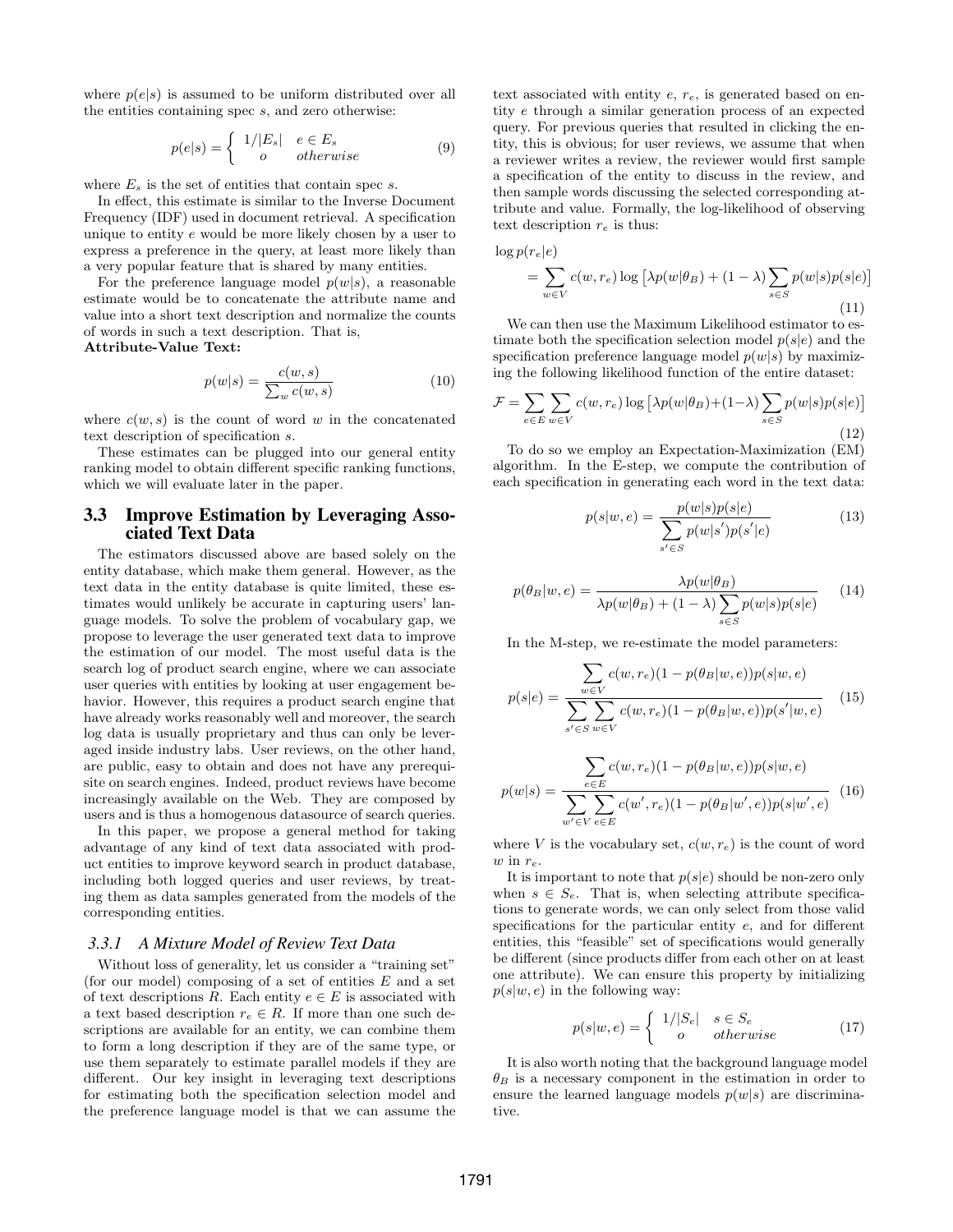#### *3.3.2 Maximum a Posterior (MAP) Estimation of the Mixture Model*

One problem with the MLE is that the EM algorithm can be easily trapped in local maxima. To alleviate this issue, we need to provide some "guidance" to the estimator. Indeed, in practice, we usually have some prior knowledge of the language people use to describe certain attributes of entities. For instance, we expect to see words such as "cheap" and "expensive" when people talk about "price". If such prior knowledge can be incorporated into the estimator, it can guide the algorithm to find more accurate models.

To do this we employ Maximum a Posterior (MAP) estimator. We assume the knowledge is given in the same format as our model, and consider them as conjugate priors. Specifically, we use  $p(w|\tilde{a})$  to denote the prior probability of using word  $w$  to describe attribute  $a$ , reflecting our belief in the language people use in general. We then maximize the posterior probability of the model. This is done by applying Dirichlet prior to Equation 16:

$$
p(w|s)
$$
  
=  $\frac{\mu p(w|\tilde{a}_s) + \sum_{e \in E} c(w, r_e)(1 - p(\theta_B|w, e))p(s|w, e)}{\mu + \sum_{w' \in V} \sum_{e \in E} c(w', r_e)(1 - p(\theta_B|w', e))p(s|w', e)}$  (18)

where  $a_s$  is the attribute (name) of spec s.

Generating Prior Knowledge. Clearly, it is infeasible to manually create all priors. To automatically discover such knowledge, we employ a co-occurrence analysis algorithm. More specifically, we analyze the co-occurrences of attribute names and all keywords in the text data. We use normalized pointwise mutual information (NPMI) [5] to compute the pseudo counts. NPMI for word  $w$  and attribute  $a$  is defined as:

$$
i_n(w, a) = \frac{\log \frac{p(w, a)}{p(w)p(a)}}{-\log p(w, a)} = \frac{\log \frac{N \cdot c(w, a)}{c(w)c(a)}}{\log \frac{N}{c(w, a)}}
$$
(19)

where  $c(w)$  and  $c(a)$  are counts of sentences that word w and (the name of) attribute a appear, respectively;  $c(w, a)$ is the count of sentences that  $w$  and  $a$  co-occur;  $N$  is the total number of sentences in the text data. It is worth noting that an attribute name could be a multi-word phrase. Therefore, we allow partial counts when dealing with occurrences. For instance, if a sentence contains word "screen" but not "size", we count it as  $1/2$  times of occurrence for attribute "screen size".

One nice property of NPMI is that its range of values is  $[-1, +1]$ . The upper bound and lower bound indicate perfect positive and negative correlation, respectively; value 0 indicates complete independence. We only keep words that have positive correlation to the attributes:

$$
i'_n(w, a) = \begin{cases} i_n(w, a) & i_n(w, a) > 0 \\ o & otherwise \end{cases}
$$
 (20)

Then we compute  $p(w|\tilde{a})$  by normalizing the above concurrence measure over all the words:

$$
p(w|\tilde{a}) = \frac{i'_n(a,w)}{\sum_{w' \in V} i'_n(a,w')}
$$
\n
$$
(21)
$$

#### *3.3.3 Smoothing and Interpolation*

While the estimated  $p(s|e)$  and  $p(w|s)$  can be directly plugged into the general ranking model, the specification selection model cannot be used for "unseen" entities that are not associated with any text data, because the above estimation methods do not estimate  $p(s|e)$  for them. One way to circumvent this issue is to "back off" to  $p(s)$  for these entities, where  $p(s)$  is computed as:

$$
p(s) = \sum_{e \in E} p(s|e)p(e) \tag{22}
$$

With the assumption of uniform distribution of  $p(e)$ , this back-off model can be easily computed based on the learned parameters.

An even better solution is to combine these estimates with the estimates discussed in Section 3.2 through interpolation. In general, such an interpolation would allow us to utilize all the available evidence and has been shown to be an effective strategy in our experiments.

Note that given the text data, we could also build a language model directly for each entity. Indeed, such a "blackbox" strategy could give us a query generation model (i.e.,  $p(w|e)$  directly, which we can use to compute the likelihood of a query q conditioned on entity  $e$ , thus allowing us to rank these entities that have text data. Unfortunately, the model estimated using this strategy can only be used to rank entities that have associated text data. In other words, this model is not generalizable. In contrast, our proposed mixture model above enables us to learn generalizable component models since  $p(w|s)$  can be used for ranking any product entities with specification s. (Clearly such products do not have to have their own reviews/queries). However, for an entity with sufficient text data, the blackbox strategy may help alleviate the potential errors introduced by attempting to infer the latent specification selection process. Thus, a combination of this strategy with the mixture model estimation can potentially improve the robustness of the retrieval model, which is confirmed in our experiments.

## 3.4 Indexing and Search

With the estimated model parameters, we can use Equation 6 to rank product entities given any query. However, due to efficiency concern, we usually cannot afford to score every product entity for each query. Therefore, we need to build an indexing structure to allow the most promising candidate to be retrieved efficiently.

To do so, we first aggregate the specification selection model and the preference language model offline and compute a multinomial word distribution for each product entity:

$$
p(w|e) = \sum_{s \in S} p(w|s)p(s|e)
$$
 (23)

Then we threshold  $p(w|e)$  to get a set of index words for each entity:

$$
W_e = \{w|p(w|e) > \sigma\}
$$

That is, we drop the binding between a term and an entity if we are not confident enough, in order to avoid unnecessary computation wasted on non-promising candidates.

We then build inverted index for words and product entities, based on  $W_e$  and  $p(w|e)$ . In the meanwhile, we rewrite Equation 6 in the same way as in classic language modeling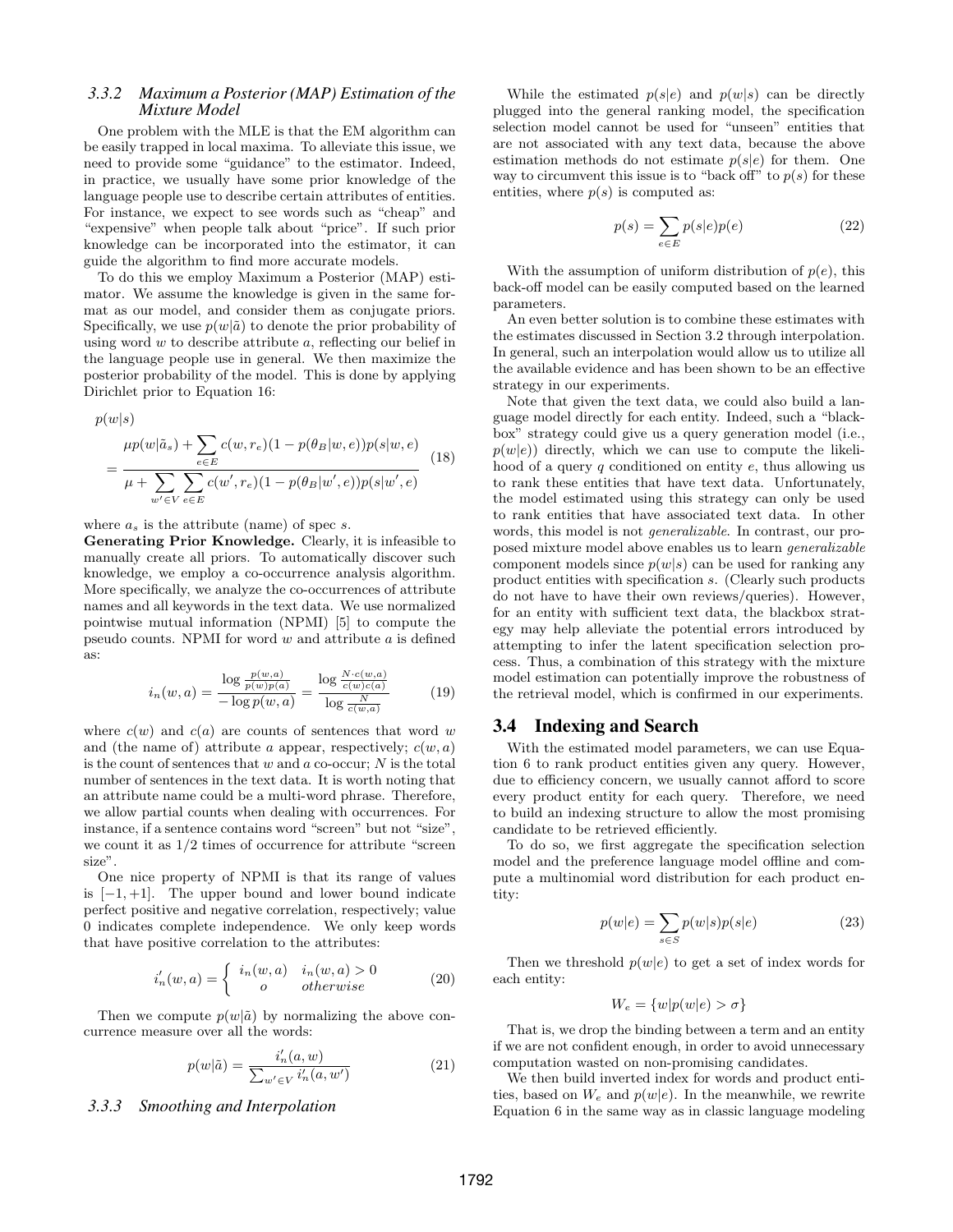approach, leading to the following scoring function:

$$
score(q, e) = \sum_{w \in q \cap W_e} c(w, q) \log \left[ 1 + \frac{(1 - \lambda)p(w|e)}{\lambda p(w|\theta_B)} \right] + \alpha_q
$$

$$
\propto \sum_{w \in q \cap W_e} c(w, q) \log \left[ 1 + \frac{(1 - \lambda)p(w|e)}{\lambda p(w|\theta_B)} \right]
$$
(24)

where

$$
\alpha_q = \sum_{w \in V} c(w, q) \log \lambda p(w | \theta_B)
$$

is a factor only dependent on query  $q$ . Therefore it does not affect ranking of product entities and can be omitted in scoring. With this setup, we can efficiently retrieve the candidates through the word-entity index and score them for ranking.

# 4. EXPERIMENTS

## 4.1 Datasets and Evaluation Metrics

Evaluation of the proposed models is challenging since no previous work has studied our problem setup and as a result, there is no existing test collection that we can use for evaluation. We thus had to construct our own datasets.

For this purpose we developed two different evaluation datasets. The first dataset consists of a full crawl of the "Laptop & Netbook Computers" category of  $Bestbuy.com<sup>2</sup>$ , a popular e-commerce website for electronics. Our crawl includes all the specs and reviews of each laptop. There are in total 864 laptops in the database; on average, each entity has 44 specifications. Among these laptops, only 260 of them have user reviews. For evaluation we construct a query set with the following procedure. We first extract a set of simple queries by sampling "laptop" queries from a commercial query log. We filter these queries so that each query contains a well written descriptor on a single attribute. Examples in this query set are "thin laptop", "quad core laptop". We then use the strategy introduced by Ganesan and Zhai [13] to develop a relatively harder query set, simulating long and comprehensive preference queries that we expect users to enter. This is done by randomly combining multiple descriptors from the simple queries. As discussed in [13], because current product search engines cannot support such queries very well, it is difficult to find them in the search log. Thus it is necessary to simulate the query set in such a manner. An example of "difficult" query is "large screen quad core backlit keyboard laptop". To quantitively evaluate the performance of product entity retrieval, we pool together the retrieval results from several baseline models and our proposed models. A well trained industrial annotator is then asked to label the pool of candidates with 5 levels of relevance. On average, 60 entities are judged for each query. In total we obtained 40 queries with annotations for this dataset. On average there are 2.8 keywords per query, and 3.8 keywords per query for the hard queries.

The second dataset consists of several major categories in electronics from another popular e-commerce website, Walmart.com<sup>3</sup>. This includes the categories of laptop, camera, camcorder, TV and ebook reader. In total, the database consists of 1066 entities; on average, each entity has 14.0 specifications. Each product entity is associated with a set of queries by thresholding the number of clicks observed in a search log accumulated for over a year. Queries are randomly sampled from commercial queries in Walmart search engine, and are annotated in the same way as the first dataset. In total we obtain 425 queries with annotations. On average, each query has 2.4 keywords.

The two datasets are referred to as the Bestbuy dataset and the Walmart dataset, and they are used to evaluate the effectiveness of our model estimated with review data and search log data, respectively. The evaluation is based on the metric of Normalized Discounted Cumulative Gain (NDCG). We use cutoff at 5, 10 and 20 as our primary metrics. Since the first impression is usually delivered by the top results, NDCG@5 measures the immediate satisfaction to the users' search. While NDCG@10 is a widely used metric for the quality of first page results, on product search engines, each result page usually contains more than 10 items (e.g. 15 on Bestbuy.com and 16 on Walmart.com). This is because users are more willing to explore in product search as compared to Web search. Therefore, we include NDCG@20 to measure the long-range user satisfaction.

### 4.2 Experiment Results

Table 2 shows the comparison between the baseline models and our proposed probabilistic models that are estimated solely based on entity specs data. LM is the baseline language model estimated by treating all the specs of each entity as a single document. Language model is a well established model for document retrieval [22, 26]. In this work, we use query likelihood language model with Jelinekmercer smoothing [26]. Another baseline method we compare with is the Query Aspect Modeling (QAM) method proposed by Ganesan and Zhai [13]. In this method, the search query is assumed to be pre-segmented into multiple preference queries, each covering one aspect of the product. Then the method evaluates each of these preference queries separately and combine the results to obtain the ranking for the original query. The best combining method, i.e. average score method, is implemented in our evaluation (denoted QAM). All the other models tested are attributevalue-based models (AM) under the same general framework proposed in this paper. The spec preference language models  $p(w|s)$  of all AM models are estimated with the Attribute-Value Text method (see Section 3.2). AM-USS uses Uniform Specification Selection as the estimate of specification selection model (see Section 3.2). We consider AM-USS as another baseline system (where the estimations are not optimized). These baseline models largely represent the state-of-the-art methods for supporting keyword queries in probabilistic databases based on keyword matching.

AM-UPS refines the estimation of specification selection model by adopting the Uniform Prior Selection estimate (Section 3.2). AM-Base-LM and AM-UPS-LM are the weighted interpolation models with AM-Base and LM, AM-UPS and LM, respectively. The best performance on each metric is shown in bold font. We use  $\dagger$ ,  $\dagger$  and  $\dagger$  to mark the models that show statistically significant improvement on all evaluation metrics over LM, QAM and AM-Base, respectively.

From the table we can see that when used alone, LM is a relatively strong baseline compared to AM-USS. QAM slightly improves over LM, especially on hard queries. This

<sup>2</sup>http://www.bestbuy.com

<sup>3</sup>http://www.walmart.com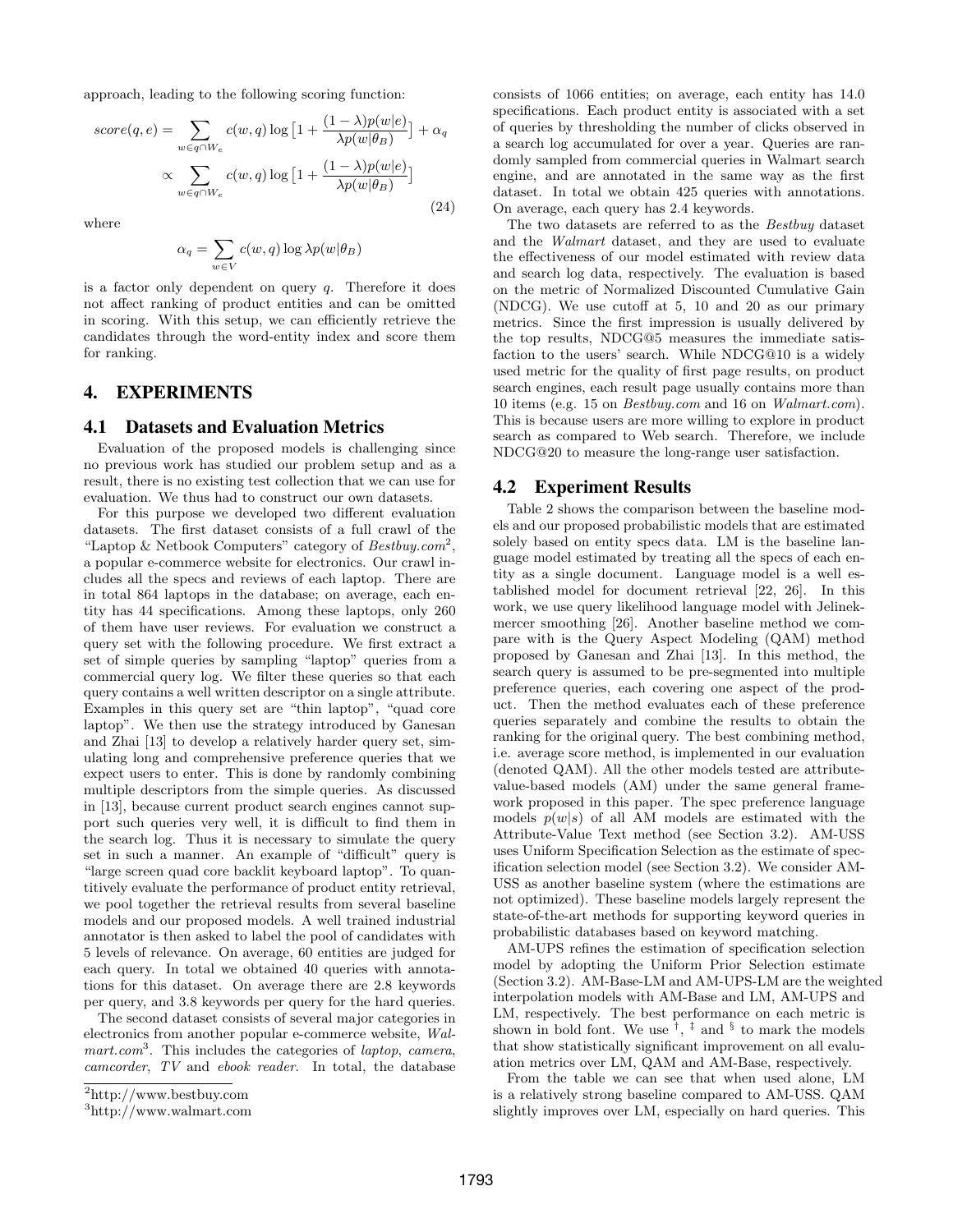Table 2: Entity retrieval models based on estimation with entity specs on Bestbuy dataset

|                                 | All Queries |         | Hard Queries |        |         |         |
|---------------------------------|-------------|---------|--------------|--------|---------|---------|
|                                 | NDCG@5      | NDCG@10 | NDCG@20      | NDCG@5 | NDCG@10 | NDCG@20 |
| LM                              | 0.542       | 0.574   | 0.612        | 0.579  | 0.636   | 0.701   |
| QAM                             | 0.546       | 0.577   | 0.616        | 0.588  | 0.642   | 0.707   |
| AM-USS                          | 0.476       | 0.520   | 0.527        | 0.528  | 0.592   | 0.616   |
| $AM-UPS§$                       | 0.525       | 0.564   | 0.604        | 0.567  | 0.614   | 0.671   |
| $AM-USS-LM^{\S}$                | 0.533       | 0.577   | 0.613        | 0.570  | 0.640   | 0.702   |
| $AM-UPS-LM^{\dagger\ddagger\S}$ | 0.579       | 0.611   | 0.640        | 0.630  | 0.672   | 0.727   |

Table 3: Entity retrieval models based on estimation with entity specs and reviews on Bestbuy dataset

|                                     |        | All Queries |         |        | Hard Queries |         |
|-------------------------------------|--------|-------------|---------|--------|--------------|---------|
|                                     | NDCG@5 | NDCG@10     | NDCG@20 | NDCG@5 | NDCG@10      | NDCG@20 |
| LM                                  | 0.680  | 0.706       | 0.732   | 0.592  | 0.621        | 0.675   |
| QAM                                 | 0.697  | 0.726       | 0.757   | 0.626  | 0.663        | 0.726   |
| $AM-Base$                           | 0.591  | 0.638       | 0.696   | 0.491  | 0.558        | 0.639   |
| $AM-MLE§$                           | 0.686  | 0.721       | 0.738   | 0.625  | 0.653        | 0.688   |
| $AM-MAP§$                           | 0.697  | 0.721       | 0.742   | 0.625  | 0.676        | 0.710   |
| AM-Base-UPS <sup>§</sup>            | 0.662  | 0.718       | 0.784   | 0.587  | 0.651        | 0.743   |
| AM-MLE-UPS <sup>†§</sup>            | 0.698  | 0.736       | 0.797   | 0.637  | 0.682        | 0.764   |
| $AM-MAP-UPS†§$                      | 0.711  | 0.755       | 0.803   | 0.666  | 0.710        | 0.771   |
| $AM-Base-LM§$                       | 0.685  | 0.710       | 0.734   | 0.589  | 0.623        | 0.671   |
| $AM-MLE-LM^{\dagger \S}$            | 0.702  | 0.730       | 0.743   | 0.633  | 0.655        | 0.694   |
| $AM-MAP-LM^{\dagger \S}$            | 0.705  | 0.734       | 0.758   | 0.626  | 0.668        | 0.715   |
| AM-Base-UPS-LM <sup>†‡§</sup>       | 0.722  | 0.761       | 0.796   | 0.661  | 0.705        | 0.768   |
| AM-MLE-UPS-LM <sup>+§</sup>         | 0.708  | 0.752       | 0.797   | 0.651  | 0.706        | 0.768   |
| $AM-MAP-UPS-LM^{\dagger\ddagger\S}$ | 0.729  | 0.774       | 0.811   | 0.684  | 0.734        | 0.784   |

is in accordance with the findings in [13]. AM-UPS significantly improves over AM-USS with the more accurate estimation for specification selection. Although AM-UPS used alone does not show improvement over LM and QAM, the interpolated model AM-UPS-LM significantly outperforms all three baseline methods. This verifies that the proposed models and the traditional language modeling approach are complementary to each other in effect. While LM method estimates accurate language models for entities with sufficient data, our model provides the generalizability with language models estimated on the attribute level.

Table 3 shows the comparison of different methods based on product review data. Here the LM method is estimated with both specs and review data. AM-Base is another baseline method, where each spec preference language model is estimated using MLE on a long review document constructed by pooling together all the reviews of entities with this spec. In fact, this is just the result of the first iteration of our EM estimation algorithm. AM-MLE and AM-MAP are the MLE estimate (Section 3.3.1) and MAP estimate (Section 3.3.2) of the query generation model, respectively. The ∗-UPS models use UPS estimate (Section 3.2) to interpolate with the corresponding specification selection model. The ∗-LM models are models interpolated with general LM. Again, we use bold font to show the best performance for each metric.  $\phi^{\dagger}$ ,  $\phi^{\dagger}$  and § are used to mark the models that have statistically significant improvement on all evaluation metrics over LM, QAM and AM-Base, respectively.

From the table, we can see that LM is a stronger baseline than AM-Base, and QAM outperforms LM on the hard queries, which are in accordance with previous findings in Table 2. Similarly, we also see AM-Base-LM slightly outperforms LM. This shows that even though sometimes the estimation is not good enough to improve the baseline language model by itself, it still captures a different level of relevance signals that could be used to alleviate the impact of data sparsity.

The proposed estimation methods, i.e. AM-MLE and AM-MAP, improve over the simple estimation method (AM-Base) significantly. This verifies the effectiveness of the MLE and MAP estimation. We can also see that both MLE and MAP outperforms ML slightly, especial for the hard queries. Between the two estimation methods, MAP estimation performs slightly better than MLE. This validates the positive effect of incorporating prior knowledge in model estimation.

The UPS interpolated models (∗-UPS) all show significant performance boost from the original models. This is also in accordance with our previous finding in Table 2. These findings confirm that the "IDF" effect in specification selection is indeed positively correlated with real users' preferences.

We see improvements in almost all LM interpolated models (∗-LM) (over their base models). The best performance is achieved by AM-MAP-UPS-LM. The results show that with the use of advanced estimates and product review data, we can train effective models to capture the attribute level of relevance. Compared with the entity language model which models a coarse level of relevance, our models are superior. By interpolating the two types of models, we can achieve even more robust and accurate estimates.

It is worth noting that in the evaluation, the "hard" queries do not necessarily have lower NDCG values compared to the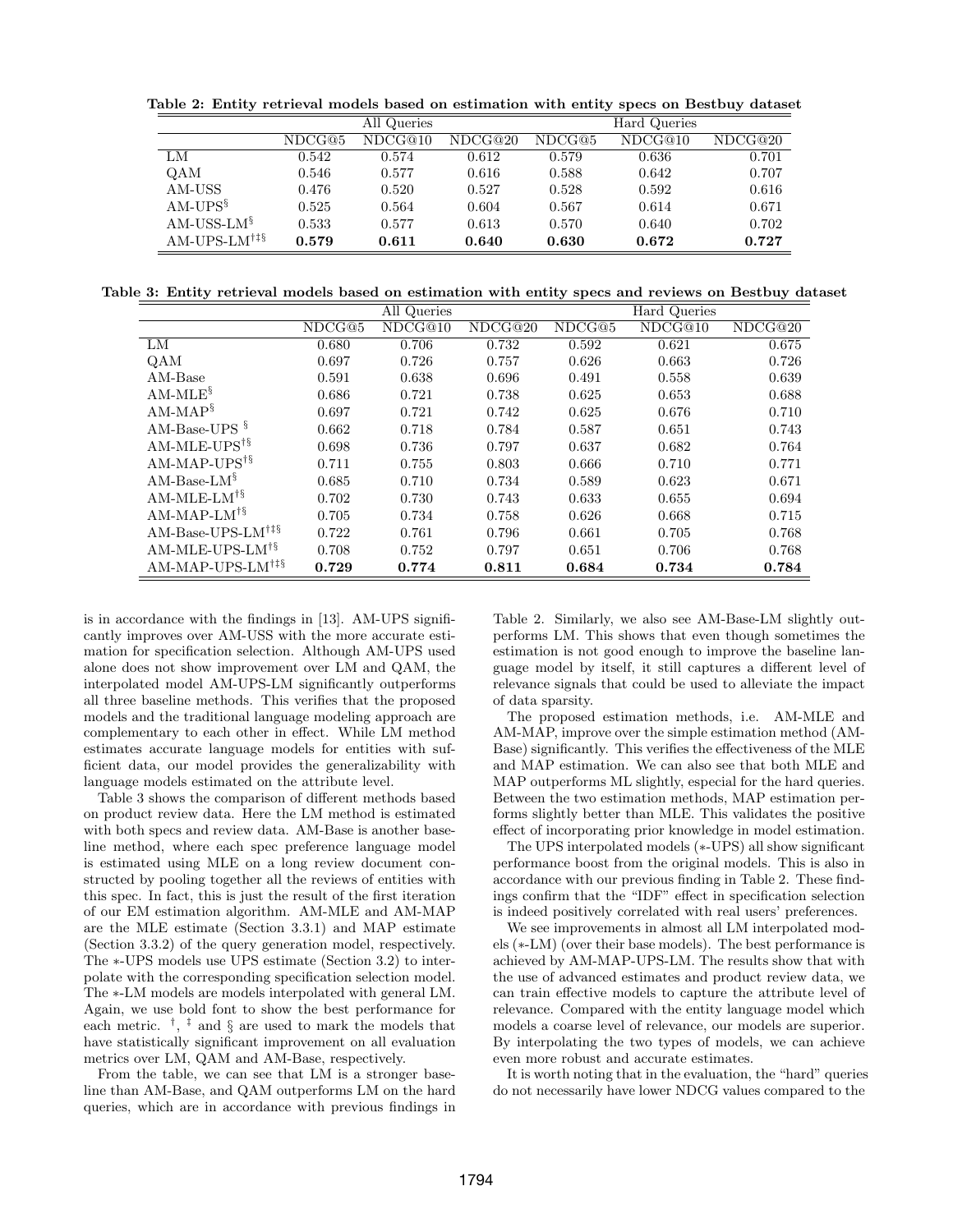Table 4: Entity retrieval models based on estimation with entity specs on Walmart dataset

|           | NDCG@5 | NDCG@10 |
|-----------|--------|---------|
| LM        | 0.384  | 0.303   |
| AM-USS    | 0.381  | 0.299   |
| AM-UPS    | 0.392  | 0.308   |
| AM-USS-LM | 0.386  | 0.306   |
| AM-UPS-LM | 0.393  | 0.310   |

Table 5: Entity retrieval models based on estimation with entity specs and logged queries on Walmart dataset

|                               | NDCG@5 | NDCG@10 |
|-------------------------------|--------|---------|
| LM                            | 0.501  | 0.392   |
| AM-Base                       | 0.507  | 0.394   |
| AM-Base-UPS                   | 0.509  | 0.401   |
| AM-MAP                        | 0.509  | 0.401   |
| AM-MAP-UPS                    | 0.515  | 0.406   |
| $AM-MAP-UPS-LM$ <sup>†§</sup> | 0.518  | 0.411   |

"easy" queries, as NDCG is a metric normalized by the ideal DCG value on each query.

In Table 4 and Table 5 we run similar experiments with the Walmart dataset. Again, the experiments confirm that UPS is a better estimate for specification selection model  $p(s|e)$  as compared with USS. In general, the use of text data clearly improves the search performance. The experiments also confirm that the mixture model (AM-MAP-∗) is a superior method for utilizing text data, as it outperforms all baseline systems including LM, AM-Base and AM-Base-UPS. We also observe that the combination of our model and language model would always lead to a performance boost. As in consistent with the evaluation on the Bestbuy dataset, the best performance is achieved by AM-MAP-UPS-LM.

It is worth mentioning that although in this work we separated the product type detection from product preference matching and focused on modeling the latter component, the model we use can actually provide a natural solution to product type detection, by treating product type as a special attribute in product specification. Indeed, this method is used in the experiments with Walmart dataset and achieved good performance.

## 4.3 Search Efficiency

As discussed in Section 3.4, we can build index to ensure the efficiency of the proposed models by computing an indexing word set for each entity using threshold  $\sigma$ . In this section, we study the impact of the threshold on search efficiency and search accuracy. In Figure 1 we plot the average running time (milliseconds) of AM-MAP-UPS model for different threshold  $\sigma$ . For comparison we also plot the average running time of language model (LM). Both models are ran on a single machine with Intel core i7 2.7GHZ processor and 8GB Ram.

We can see that our model is much more efficient than language modeling approach in general. This is because the learned model is able to capture the most discriminative topical words for each entity and demote/discard the meaningless general words. We also observe that both the running time and the retrieval performance (in Figure 2) stabilized



Figure 1: Average search time for different threshold  $\sigma$ 



Figure 2: NDCG@10 for different threshold  $\sigma$ 

after  $\sigma < 1e-4$  This indicates we have included most of the word-entity associations produced by our model.

# 5. OTHER APPLICATIONS

Although the query generation model is primarily proposed for entity retrieval, it provides a general probabilistic framework which could also lead to many useful applications. In this section, we demonstrate the usability of our model by exploring two novel applications: facet generation and review annotation. We show the parameters in our model can be easily adapted for these tasks and achieve very encouraging results.

## 5.1 Facet Generation

Facet Generation is an important application for e-commerce websites. Its purpose is to engage users and help them clarify their preferences for the product search engine. To do this, the result page of a product search system usually provides a list of facets, i.e. attributes of products, on a sidebar by the search results. Traditionally, the facet list is generated by hiring experienced analysts to manually select a subset of attributes. The task is very laborious as we need to generate facets for each category of products.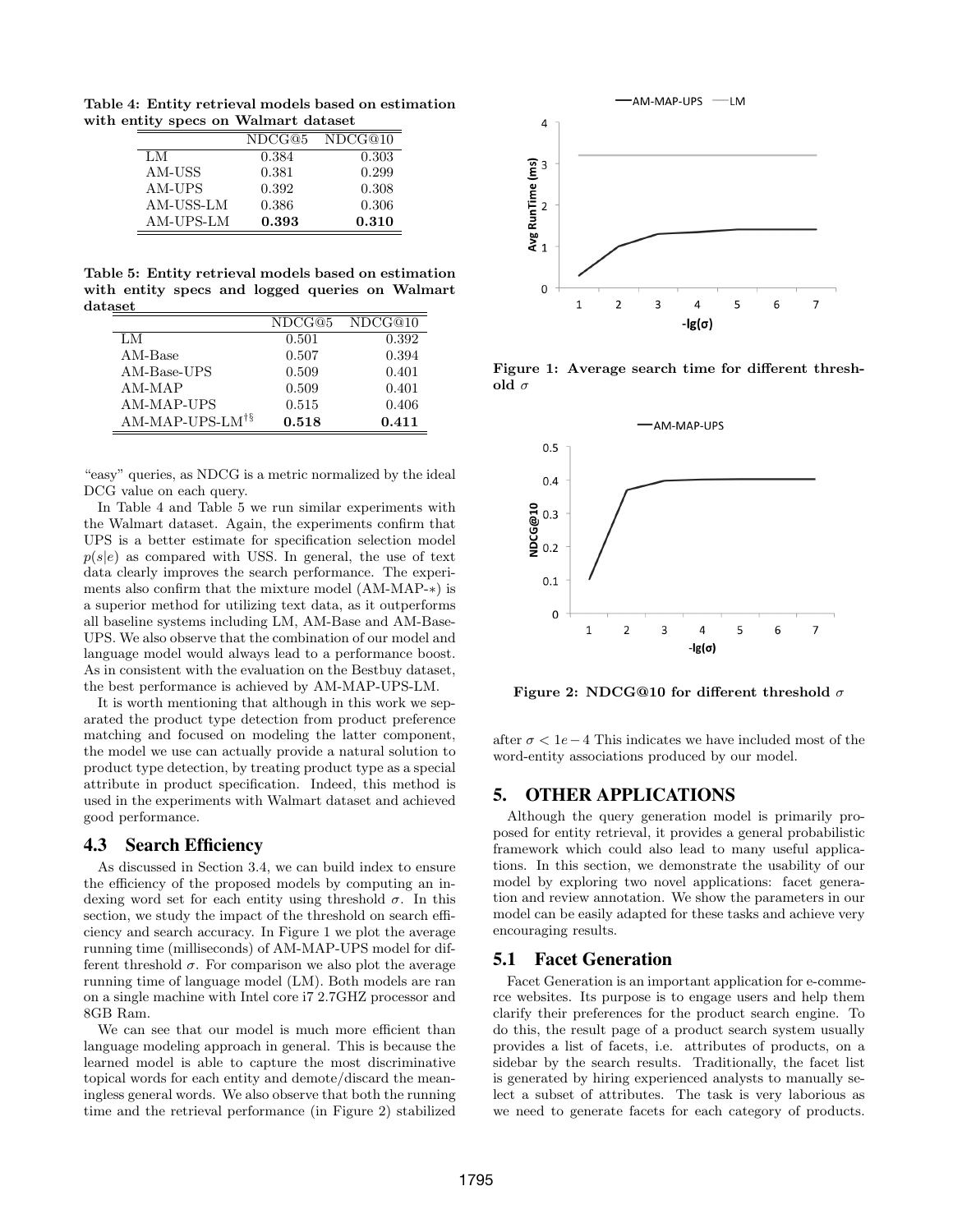Table 6: Query independent facet generation for laptop category

| Most Popular Facets      | Least Popular Facets          |
|--------------------------|-------------------------------|
| Graphics Card            | <b>ENERGY STAR Qualified</b>  |
| Pointing Device          | Multi-Carrier                 |
| Audio                    | Built-in Webcam               |
| Hard Drive Type          | Product Height                |
| Brand                    | Wi-Fi Built In                |
| Computer Hard Drive Size | System Bus                    |
| <b>Operating System</b>  | <b>BBY</b> Software Installer |
| Processor                | Green Compliance              |
| Video Memory             | Color Category                |
| Battery Life             | Touchscreen                   |

Table 7: Query specific facet generation

| $q_1$ : | surround sound laptop    |                  |
|---------|--------------------------|------------------|
| $a_1$ : | Audio                    | $\log p = -6.5$  |
| $q_2$ : | <i>gaming laptop</i>     |                  |
| $a_1$ : | Graphics Card            | $\log p = -7.3$  |
| $a_2$ : | Gaming Series            | $\log p = -11.2$ |
| $q_3$ : | ssd large screen laptop  |                  |
| $a_1$ : | Computer Hard Drive Size | $\log p = -12.5$ |
| $a_2$ : | Screen Size              | $\log p = -18.1$ |
| $q_4$ : | quad core blu ray laptop |                  |
| $a_1$ : | Graphics Card            | $\log p = -11.7$ |
| $a_2$ : | Processor                | $\log p = -14.2$ |
| $a_3$ : | Blu-ray Player           | $\log p = -14.4$ |
| $a_4$ : | Optical Drive            | $\log p = -17.3$ |

Moreover, the manually generated facets do not necessarily match users' interests and cannot reflect the change of such interests over time.

In this section we show how we can use the parameters of our proposed model as a building block to automatically generate the facets based on popular interests. Besides the traditional (query independent) facet generation, we further show that our model can also be used for generating facets tailored to the search intent of each query.

#### *5.1.1 Query Independent Facet Generation*

Let us use  $p(a)$  to denote the probability that a user is interested in attribute a when searching for products.  $p(a)$ can be computed by summing over the marginal probability  $p(s)$  of all the specifications defined on attribute a:

$$
p(a) = \sum_{s \in \{s | a_s = a\}} p(s) = \sum_{s \in \{s | a_s = a\}} \sum_{e \in E} p(s|e)p(e) \tag{25}
$$

With the assumption of uniform  $p(e)$ , we can easily compute  $p(a)$  from our learned models. In Table 6 we show the most and least popular attributes for the laptop category. The results are intuitively very meaningful, as the attributes ranked at the top of the facet list (e.g. Graphics Card, Audio, Hard Drive, Brand) are mostly the commonly concerned aspects when users shop for laptop computers, while the facets at the bottom are product features that do not affect buying decisions very much.

#### *5.1.2 Query Specific Facet Generation*

Table 8: Sample review annotation for HP - ENVY Spectre Ultrabook

| $t_1$ :   | Excellent display                                |
|-----------|--------------------------------------------------|
| $s$ :     | Graphics Card: Intel HD Graphics 3000            |
| $t_2$ :   | the best sound on the planet for a notebook      |
| $s$ :     | Audio: Beats Audio                               |
| $t_3$ :   | very fast SSD hard drive                         |
| $s$ :     | Hard Drive Type: SSD (Solid State Drive)         |
| $t_4$ :   | $WiFi$ is super fast                             |
| $s$ :     | Networking: Built-in 10/100/1000 Gigabit         |
| $t_{5}$ : | and the weight is perfect for long use on a trip |
| $s$ :     | Pointing Device: Multitouch Imagepad             |
| $t_6$ :   | Touchpad is a bit skiddish                       |
| $s$ :     | Pointing Device: Multitouch Imagepad             |
|           |                                                  |

The facets are useful for engaging users and helping users refine their shopping preferences, but the static facets are not very effective as they cannot capture the user intentions in the search query. To solve this problem, we further study query specific facet generation.

Let  $p(a|q)$  denote the probability that users are concerned about attribute a when issuing query q.  $p(a|q)$  can be computed as:

$$
p(a|q) = \sum_{s \in \{s | a_s = a\}} p(s|q)
$$
  
\n
$$
\propto \sum_{s \in \{s | a_s = a\}} p(s)p(q|s)
$$
  
\n
$$
\propto \sum_{s \in \{s | a_s = a\}} p(s) \prod_{w \in q} [\lambda p(w|\theta_B) + (1 - \lambda)p(w|s)]
$$
\n(26)

Using  $p(a|q)$  as a scoring function, we can dynamically discover the important facets for each query. Table 7 shows the top most suggestions with their probabilities  $(\log p(a|q))$ for several example queries. In general we find our model performs very well, especially for short queries. For all the queries in the examples, the most related facet (i.e. attribute) is ranked at the top or the second position; for queries with multiple focuses (query  $q_3$ ,  $q_4$ ), all the related facets are successfully discovered.

## 5.2 Review Annotation

Another interesting application we explore is review annotation. In this task, we want to automatically detect what feature(s) of the product each review sentence is commenting on. This is done by matching the review sentences with the specs of the corresponding product. With our learned model, we use the conditional probability of  $p(s|t, e)$  to rank each sentence  $t$  in the review of entity  $e$ :

$$
p(s|t, e) \propto p(s|e)p(t|s, e)
$$
  
 
$$
\propto p(s|e) \prod_{w \in t} \left[ \lambda p(w|\theta_B) + (1 - \lambda)p(w|s) \right]
$$
 (27)

Table 8 shows an example of annotated review. We can see that despite some mistakes (e.g. sentence  $t_5$ ), the model works reasonably well for the task. Indeed, we observe the model performs very well in annotating short review sentences. Such annotations can be used to better organize the reviews and generate useful opinion summarizations.

## 6. CONCLUSIONS